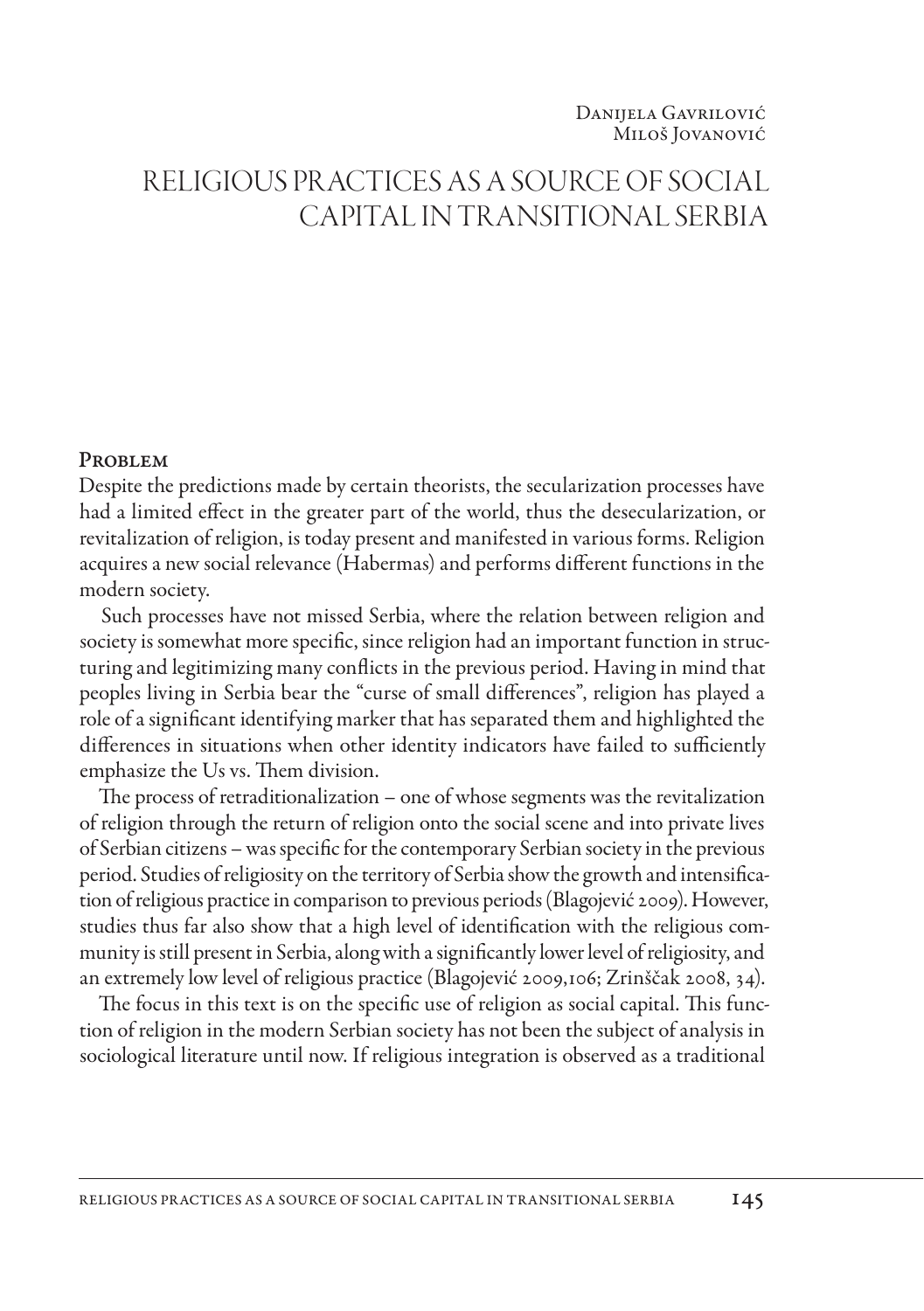form of social integration, a question is raised whether old forms of social capital are activated as a response to "social failure", a great number of transitional losers, and weakness of social institutions. Social capital embodied in traditional networks of cooperation represents a substitute for state institutions which are weak (or do not function). On the other hand, a question is posed about the role of religion in the development of "moral density" of the civil society and whether it is possible to use religion in Serbia as this type of social capital. Analyses which connect these two phenomena point out that religion may indeed have the function of securing the integration of the modern society by developing the necessary humane character of the civil society, and teaching people to work for the general good. The Serbian society is multi-religious, and social capital functions within the confessions present in it. One should have in mind that the range of the use of religion as a source of social capital depends on the social teaching<sup>1</sup> of each of the present religious orientations. In such conditions, the use of religion for raising "collective awareness" of the social community can be limited to particular confessions and their internal cohesion.

Another important fact can contribute to better understanding of religion as a source of social capital in Serbia. Research shows that religious organizations, especially the Serbian Orthodox Church, are institutions which enjoy the highest level of trust from the citizens.2 Thereat, Serbia is also trying to build a civil, secular society with a specific status of the SOC as traditional and informally most dominant.<sup>3</sup>

The research on this "type" of social capital in Serbia is relatively scarce. Such analyses of the role of religion in the construction of social capital were conducted in the case of Croatia and they can be used as the basis for comparison (Bahovec et al. 2007). The main questions discussed in this text are: Does the context of presence and functioning of religion in Serbia determine its use as a source of social capital? The influence of religion, as a source of social capital, is frequently associated with the development of the concept of democratic society in the contemporary literature within this field. Is it possible to talk about such use of religion in Serbia?

<sup>1</sup> Thus, for example in Orthodoxy, which is the dominant confession on the territory of Serbia, social teaching either lacks or is significantly less developed (see: Đorđević & Jovanović 2010), and that is reflected on the ability of the Orthodox to "generate" social capital.

<sup>2</sup> The research conducted in July 2010 on the territory of the Western Balkans showed that the military and church were the institutions most trusted in Serbia since 2008, however, the military took over the first place from the church in the last three years. The trust that the military enjoys increased from 63% to 77%, while at the same time the trust in church decreased from 75% to 66%. The church is followed by the police that enjoys the trust of 59,6% examinees in Serbia, while significantly lower numbers of citizens trust the media (41,6%), the judiciary (38%), and the government (33%). See *Gallup Balkan Monitor* research, pp. 32-3.

<sup>3</sup> The 2006 Constitution did not mark the SOC as the only traditional community, enjoying a privileged position, but as sharing that status with six other, also traditional, religious communities.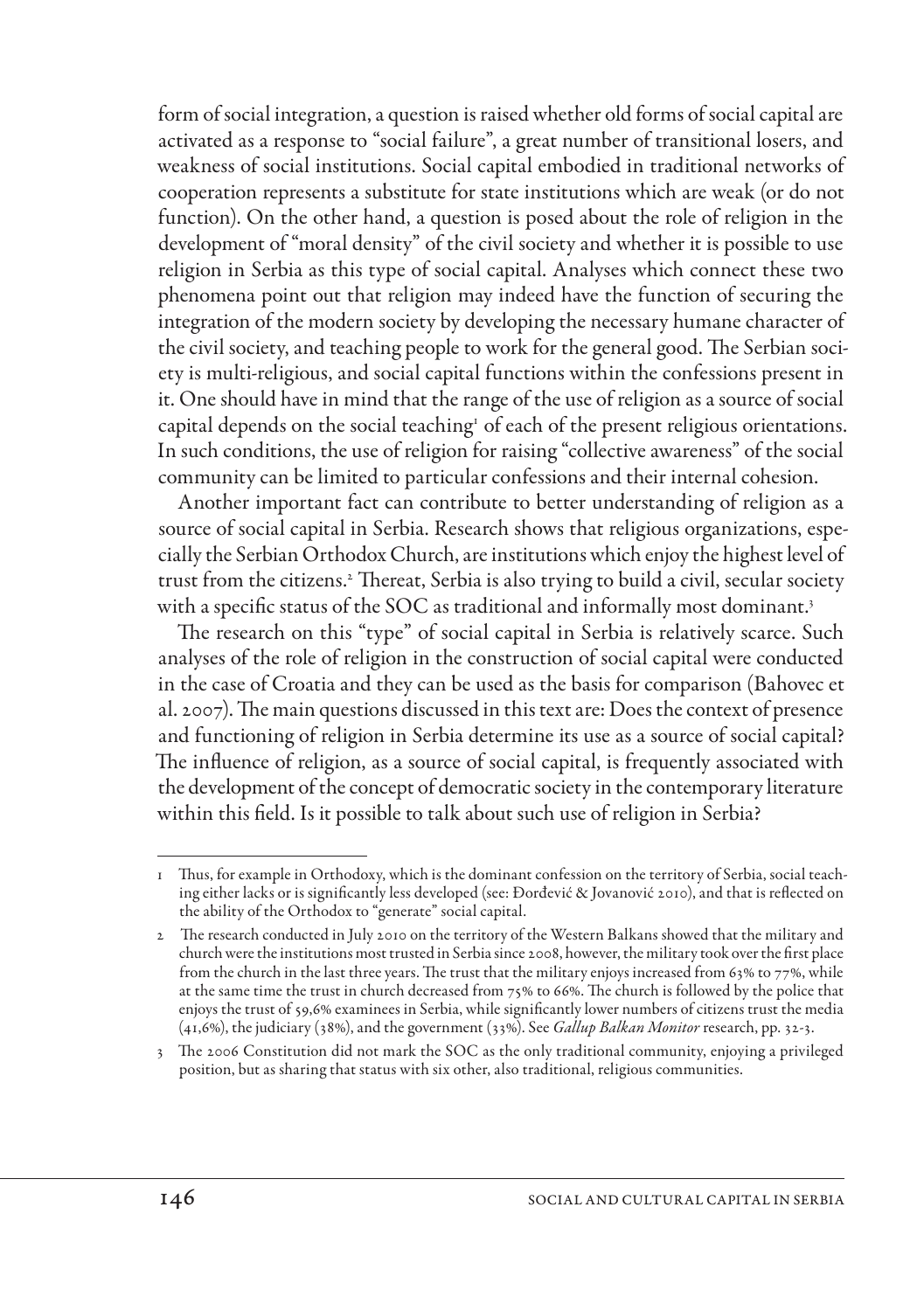The data analyzed in this text encompass 2008-2011, and comes from the following researches: "European Values Study" (Serbia 2008), "Cultural Practices of Citizens of Serbia" conducted by the Centre for Study in Cultural Development, "Social and Cultural Capital in Serbia" conducted by the Centre for Empirical Cultural Studies.

## TWO CONCEPTS OF SOCIAL CAPITAL: BOURDIEU VS. PUTNAM

Two concepts of defining and interpreting the concept of social capital have crystallized in the theory. According to Bourdieu, "Social capital is the aggregate of the actual or potential resources which are linked to possession of a durable network of more or less institutionalized relationships of mutual acquaintance and recognition – or in other words, to membership in a group – which provides each of its members with the backing of the collectivity-owned capital, a 'credential' which entitles them to credit, in the various senses of the word" (Bourdieu: 1986).

Fukuyama, Coleman, and Putnam (normativists)<sup>4</sup> represent the other dominant theoretical direction which determines social capital as interiorized social networks, norms, and trust that allow for a spontaneous reliability in the society. Members of a social group interiorize rules and customs, therefore, gaining mutual trust in other members believing that they will respect the same rules of behaviour, which is the essence of the functioning of social capital (Fukuyama 1997; 35). Putnam determines social capital as a force which helps members of a community to achieve collective goals by working together. "Social capital refers to connections among individuals – social networks and the norms of reciprocity and trustworthiness that arises from them" (Putnam 2000, 19). In his book *Bowling Alone: The Collapse and Revival of American Community* from 2000, Putnam talks about the decrease in the level of social capital in the US that causes loneliness and alienation. In his later works (*Better Together: Restoring the American Community*, with Lewis M. Feldstein, 2003), he discovers that the force needed to bring back the "moral density" to the modern American society lies precisely in the role of religion.

## SOCIAL CAPITAL AND RELIGION

Putnam considers religion as a very important source of social capital. "Putnam (…) himself has recognized that faith communities in which people worship together are arguably the single most important repository of social capital in America" (Smidt

<sup>4</sup> A complex analysis of all these concepts and their points of convergence and divergence would take too much space, therefore, it is presented here in a completely simplified manner.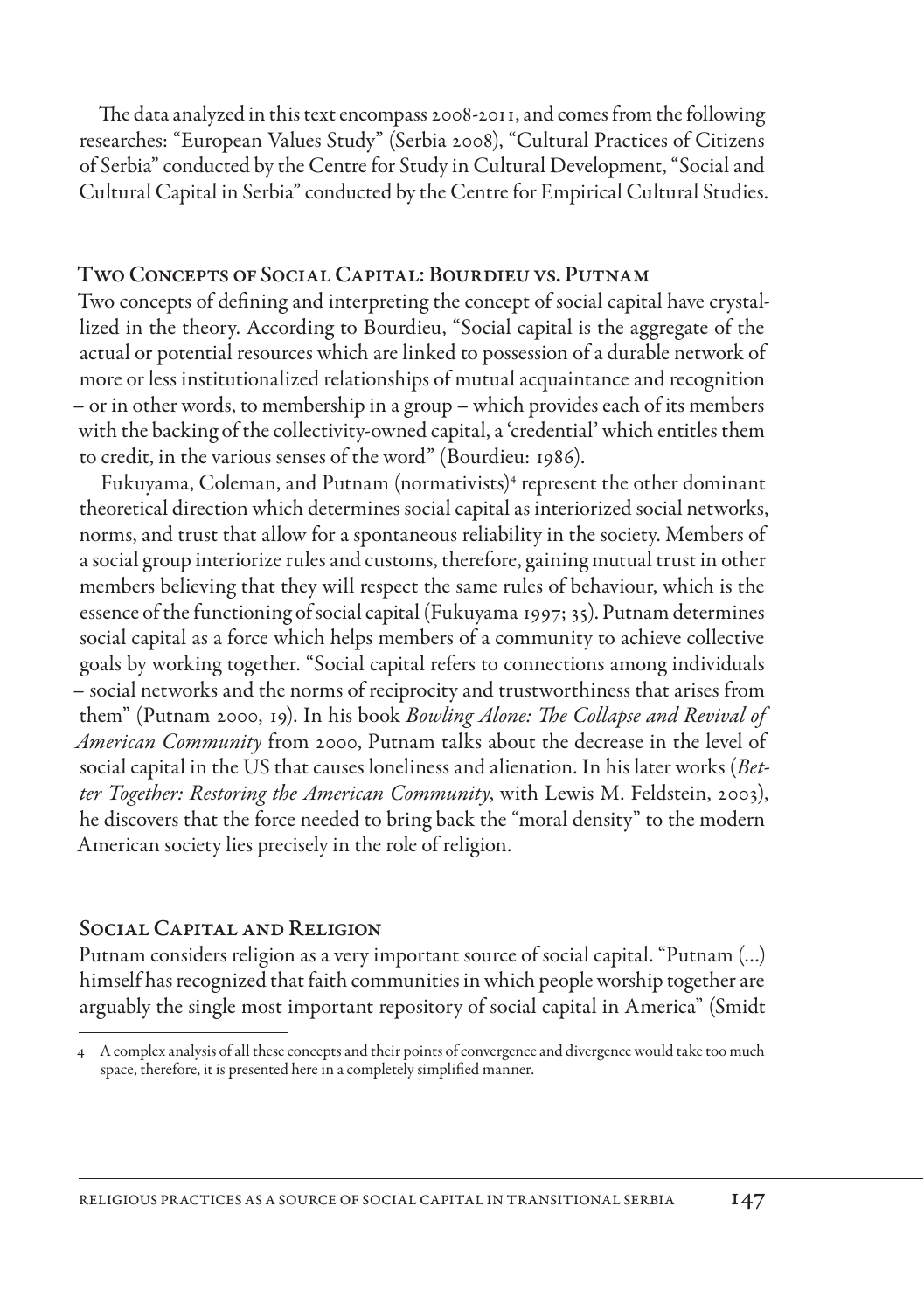2003, 2). The relation between social capital and religion is highly complex. Religion can be treated as a segment of integration of the civil society, as one of the actors and organizations, yet it can also be considered as a "traditional way" of social connection when it acts at the level of state and politics (Zrinščak 2005, 82). It is hard to discern when one or the other function of religion is in action based only on the analysis of indicators. Following Casanova's analyses of deprivatized religion, Croatian sociologist Zrinščak poses a question concerning the possibililty of reconciling functional differentiation of modern society and deprivatized religion (Zrinščak 2005, 82). He concludes that the action of religion compatible with the functional differentiation as a modern structural trend is possible at the level of the civil society. Other authors also share such Casanova's propositions in their texts where they analyze the role of religion as a source of social capital. "Religion is an important source of social capital in many modern societies. Religion as a body of beliefs, values and norms motivates believers to volunteer in community affairs to provide social services such as health care, soup kitchens, education, and helping the poor. Religion also provides a source of common identity to its followers and creates bonds between them. Obviously, religion is only one source of social capital or civic engagement, albeit an important one" (Ugur 2007, 154-5). In this case, religion is recognized as one form which acts among other forms of organization and encourages solidarity in the modern civil society. Furthermore, the importance of religion for social capital in cities is also emphasized. "Religion fosters community in a variety of other ways. Soup kitchens, clothing closets, mission projects are religious activities in support of community. Religious institutions also create and sustain local community development corporations, job training, youth programs, and daycare. In Greater Indianapolis there are countless connections between faith and community. Clearly, religion is an important source of social capital in this city" (Bodenhamer, 1996). Thus, religious organizations encourage volunteering for the general good on the one hand, while instigating altruism through socialization on the other. In his analyses, Putnam has Protestant communities in the US primarily in mind.

Norris and Inglehart analyze the connection between religiosity and social capital in an array of modern societies by analyzing data from the European Values Study. The general impression gained after the insight into the data and the analysis itself is that it is very hard to observe "a regularity in observed irregularities" (Inglehart & Norris 2007). The regularities determined in the analyses show that there is a correlation between attending religious service and volunteering for charity activities. The positive correlation is observed in Protestants, Hinduists, and Judaists, while the negative correlation is noticed only in Orthodox believers. Norris and Inglehart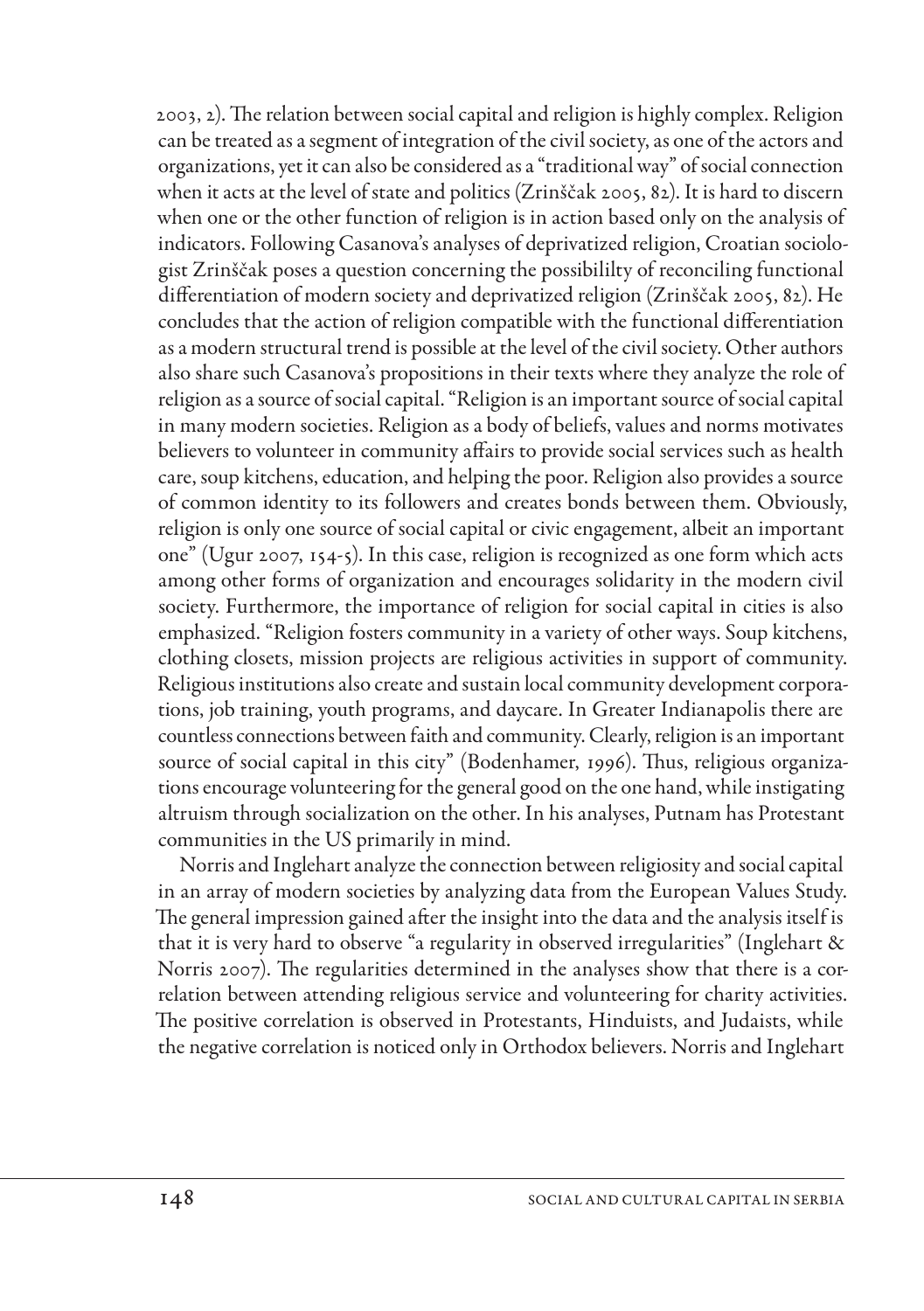conclude that belonging to religious organizations goes hand in hand with the engagement in community and democratic participation.

## Social Capital and Religion in Serbia-DATA AND ATTEMPT AT INTERPRETATION

Serbia is very specific when it comes to the presence and functioning of religion. If one says that it is the case of a postsocialist society of "instructed atheism", Eastern European, mainly Orthodox society, one still does not have all of the relevant data needed to enable a complex analysis of the "religious situation". Some of the data which follows can contribute to producing a clearer picture.

The data obtained from our research shows that there are 86.7% of Orthodox examinees in the sample. The second largest group consists of Catholics (4.5%), then Muslims (3.1%), and atheists (1.9%). This distribution is mostly in line with the representation in general population.

Despite the high confessional identification (86.7% of examinees declare themselves as Orthodox against 2% of atheists), only 62.1% of examinees declare themselves as religious, while only 18.1% regularly visits religious buildings for prayers and rites. The analysis of data obtained from the World Values Survey (2002, 2005) and European Values Study (2008) research shows that this number of those people who declare themselves as belonging to any confession is stable and that it does not represent the current mood among the believers. All of these results confirm the findings of Blagojević and Zrinščak on the very low percentage of religious participation.

This ratio is much more balanced in Croatia (confessional identification 88.9%, those declared as religious 79.9%, visiting religious buildings for prayers and rites 52.8%), while the situation is somewhat similar to that in Bulgaria (confessional identification 70.0%, those declared as religious 46.7%, visiting religious buildings for prayers and rites 20.2%) (Zrinščak 2008, 33). If similarities and differences are observed, it can be seen that this is the case of postsocialist societies, and the mutual denominator for Bulgaria and Serbia is Orthodoxy.

If we return to the data from our research, we can see that 80% of examinees regularly celebrate religious holidays, while only 8% participates in charity activities of a religious community. Regularly or frequently: 7.5% reads religious literature, 16% fasts, and 17.3% prays.

We could draw a rough conclusion that the presence of traditional religiosity can be clearly seen, even over a small number of indicators, which is characterized by confessional identification connected to ethnic identity and celebration of religious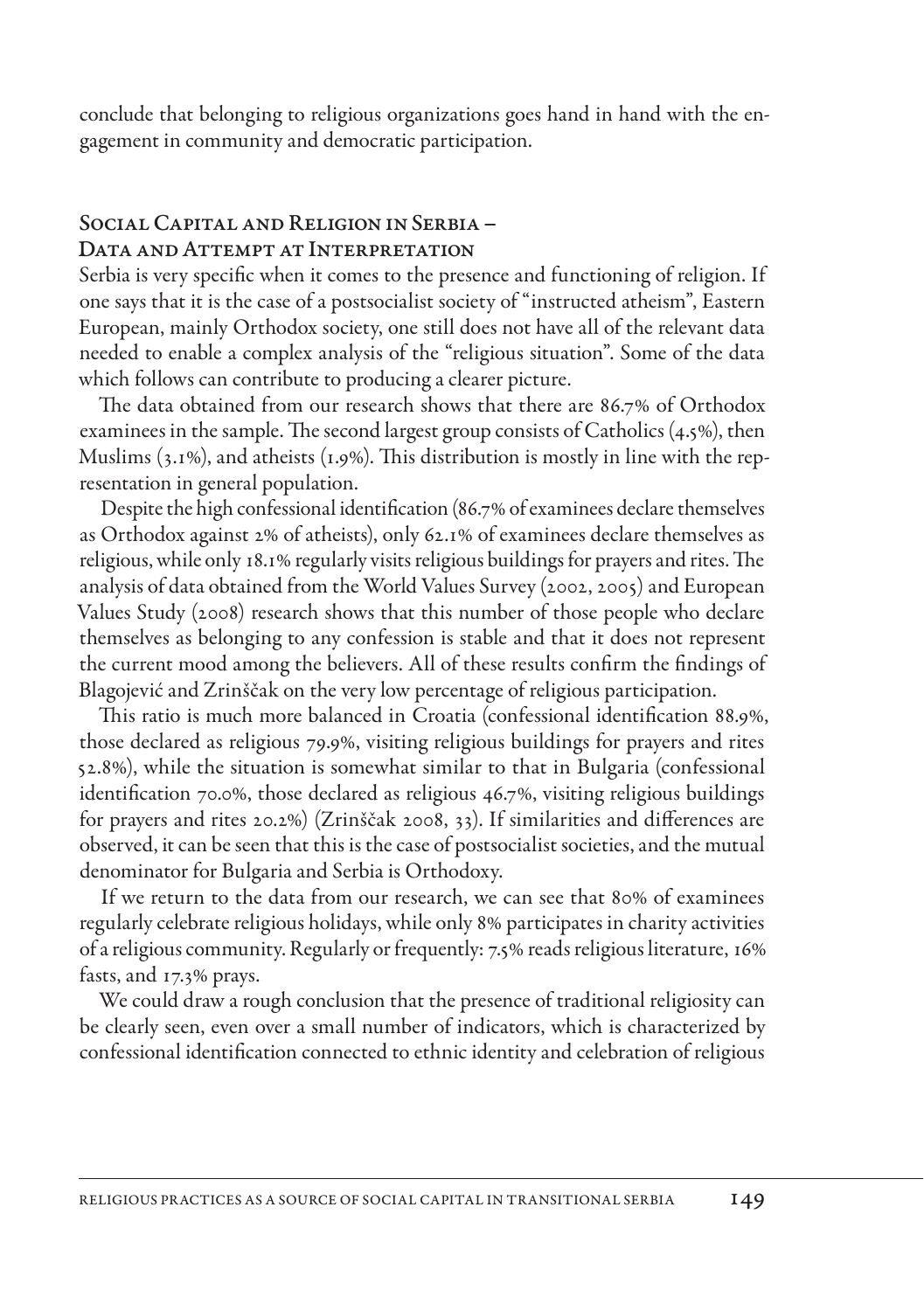holidays (where Patron Saint's days are also important), as well as more significant days in one's life, such as weddings, infant baptisms or burials of the deceased.

To make the picture complete, the data that only 17.5% of examinees consider religion important in their lives should be added. The family is in the first place, then comes the job, followed by friends and acquaintances, entertainment, *religion*, politics.

When we look at the data on self-identification, only 1.3% of examinees choose religious identity as the primary identification marker when other identification options are available, for 6.9% of examinees it is the second most important source of identification, while 9.1% of examinees consider religion as the third most important source of identification (after the first two which they consider more important). This data can be interpreted as an indicator of the relatively rare "use" of religious orientation as the first source of personal identity in the situation where this type of identification is observed in the context of other identity options. Religious identification is not one of the most important sources of personal identification in Serbia.

The data on the network of friends that our examinees have shows that in 90% of cases the first, second and third friend belong to the same confession. This means that confessions are mostly closed when it comes to making friendships.

Our examinees testify that people ask them for help all the time in 22% of cases, while occasionally in 52% of cases, but these are the people who are members of their religious community in 2.7% of cases, occasionally in 8.2% of cases. Such data is confirmed by the research of the Centre for Study in Cultural Development and the CECS research. This shows that there is no practice of offering and asking for help when in trouble between members of the same religious group, primarily within the Orthodox community (for which valid conclusions can only be drawn due to the number of examinees). Most frequently it is the friends from their neighbourhoods, neighbours, relatives, and colleagues from work who ask for their help. In the focus group interviews, examinees also emphasize how they most often turn to their friends and relatives when they have problems. Even though the Orthodox are the most numerous group, when we look at other confessions with the percentage of people asking for help in mind, we can see that Protestants are in front, followed by Muslims.

Only 11.2% of people think that they can rely on three members of their own religious community, 6.7% on two, a 1% on ten. It is also interesting that 30.6% of examinees believe that they cannot rely on any one member of their religious community, while 55% of examinees do not even consider asking someone who belongs to the same religious community for help. The connection in the sense of social networks of members of the Orthodox religious community is not specific for relationships within this group.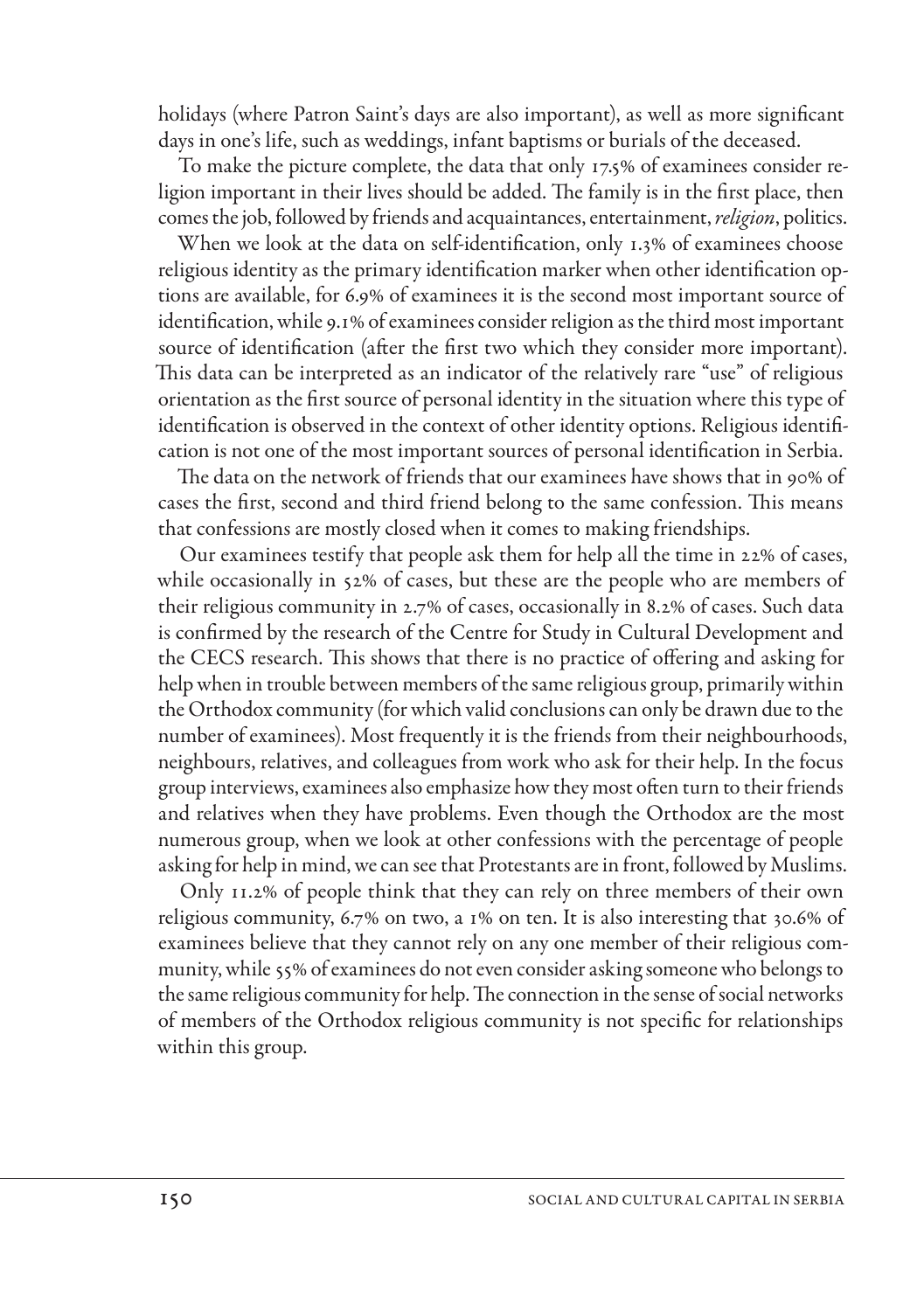Special attention should be paid to the data which shows that only 8% of examinees claim that they participate in charity activities of their religious community. This type of activities is exactly what characterizes the practice of religious communities which function at the level of the civil society. When regular visits to temples for prayers and religious rites are related to charity activities, a certain connection between these parameters can be observed. Namely, with the decrease in the level of visits to religious buildings for prayers and rites, the participation in charity activities also decreases (Pearson Chi Square 1579.245, df 9, Sig .000). These findings confirm the connection that Norris and Inglehart point to. However, when it comes to Serbia, it should be noted that both of these parameters are very low.

Focus group interviews show that examinees do not recognize other people of the same religious orientation as similar to themselves in any case, but that they always take other characteristics into consideration, such as material status (classlayer belonging in the narrow sense) or personal traits. One of the cases even showed that someone who at one point started dealing with his or her own religiosity was ostracized from the group of friends! If we consider the data from European Values Study 2008, where only 3.2% of examinees mentioned that they belonged to a religious community when choosing between various types of organizations, a picture of networks that can be established in Serbia on the basis of religious orientation is quite clear. Thereat, only 21.2% of examinees think that religion helps them solve social problems, while spiritual problems (62%) and moral problems (43.1%) are the ones solved with the aid of religion. Even family problems are not solved from the viewpoint of religion to a great extent – 33.5%. Religion in Serbia (above all among the Orthodox) is rather understood as individual ethics and relationship with the higher power, than as a source of social teaching and legitimization of social behaviour, which is in accordance with the fluid social teaching of the SOC where this world is perceived as only a second-class phenomenon.

It is important to mention that the level of activity within the civil society / civil activism is also very low. Only 2.3% of examinees participate in associations which deal with various forms of social care, 4.4% in cultural activities, 5.7% in unions, 2.1% in local community actions, 1.1% in associations for the protection of human rights. The situation is similar with the participation in associations for environment protection, and women or peace movements. No less than 77% of examinees claim that they do not belong to any group or association. In such conditions, the premise about the connection of belonging to a religious community and some other civil association (Norris, Inglehart) does not hold in the Serbian case.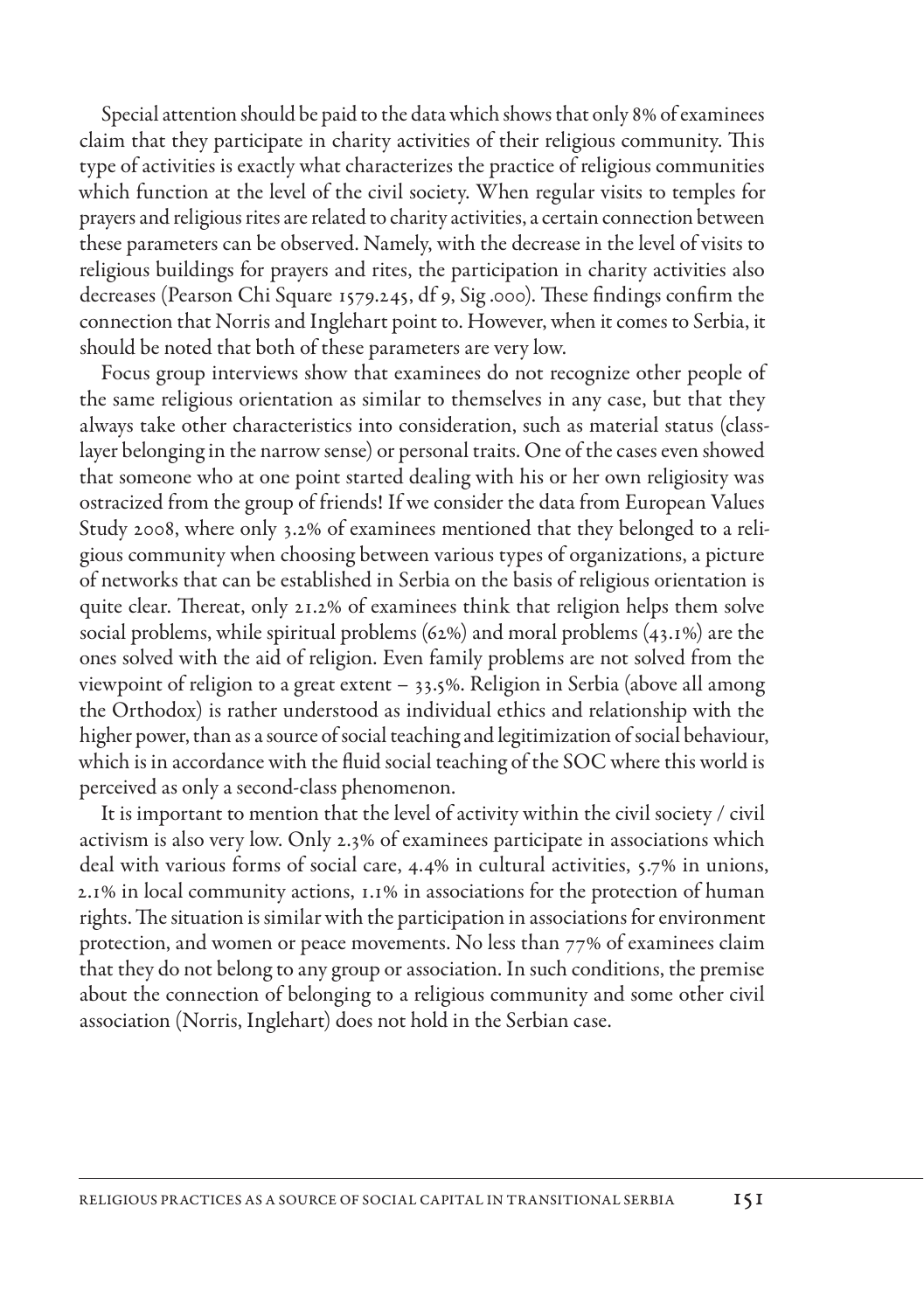Neighbourhood is considered to be an important institution for accumulation of social capital. When asked who they would not want in their neighbourhoods, the examinees from Serbia single out criminals, alcoholics, drug addicts, mental patients, HIV-positive people, while confession does not belong to the most important markers. Even when it is the case of Muslims (having recent conflicts in mind), or Judaists (occasional anti-Semitic messages), they do not occupy a high position on the list of unwanted neighbours.

What should definitely be taken into consideration when studying social capital within religious groups is the structure of the authority inside the religious organization. John A. Coleman says the following on that matter: "A crucial distinction to explain variance in religiosity and the generation of social capital lies in a differentiation between *horizontal* and *vertical* relations of religious authority. For example, some forms of religiosity, such as traditional Catholicism in Italy, remain intensely hierarchical in structure. They foster vertical relations (between bishops and priests and priests and people) of passivity and subordination. (…) Only horizontal authority structures, generally, seem to generate social capital" (Coleman 2003, 36-7). The relations between different level clergy, as well as between clergy and laity in the Serbian Orthodox Church are mostly those of subordination, where an exaggerated condescension is noticeable in religious people when it comes to "church matters". In that sense, there is no basis for creating social capital in the structure of the authority within the church.

Trust is one of the most important parameters of social capital, yet only 11.6% of examinees think that the majority of people in Serbia deserve their trust, while 86.2% of examinees believe that in Serbia one should "have eyes in the back of one's head". Such a low level of trust in other people is probably an indicator that religion does not enhance the feeling of altruism, bonding, and "moral density" in Serbia.

The data from the analyzed research implies a very limited use of religion as a source of social capital in Serbia. Our sample, guided by the structure of general population, offers the most comprehensive picture of Orthodox believers. Some other analysis, with its focus only on minor religious communities, would, perhaps, create a different picture of them. Even though religion is very present in various aspects on the social scene in Serbia, we cannot consider its functioning as a significant source of social capital. If we perceive the role of religion in the creation of social capital in Serbia as Bourdieu does, we can conclude that belonging to religious communities is not used as part of life strategies, that is, religion is expected to solve spiritual, and not social problems.

If, on the other hand, the basis of our analysis is Putnam's concept of social capital embodied in norms, networks, and trust, we can again observe that people in Serbia do not create networks on the basis of belonging to religious organizations, because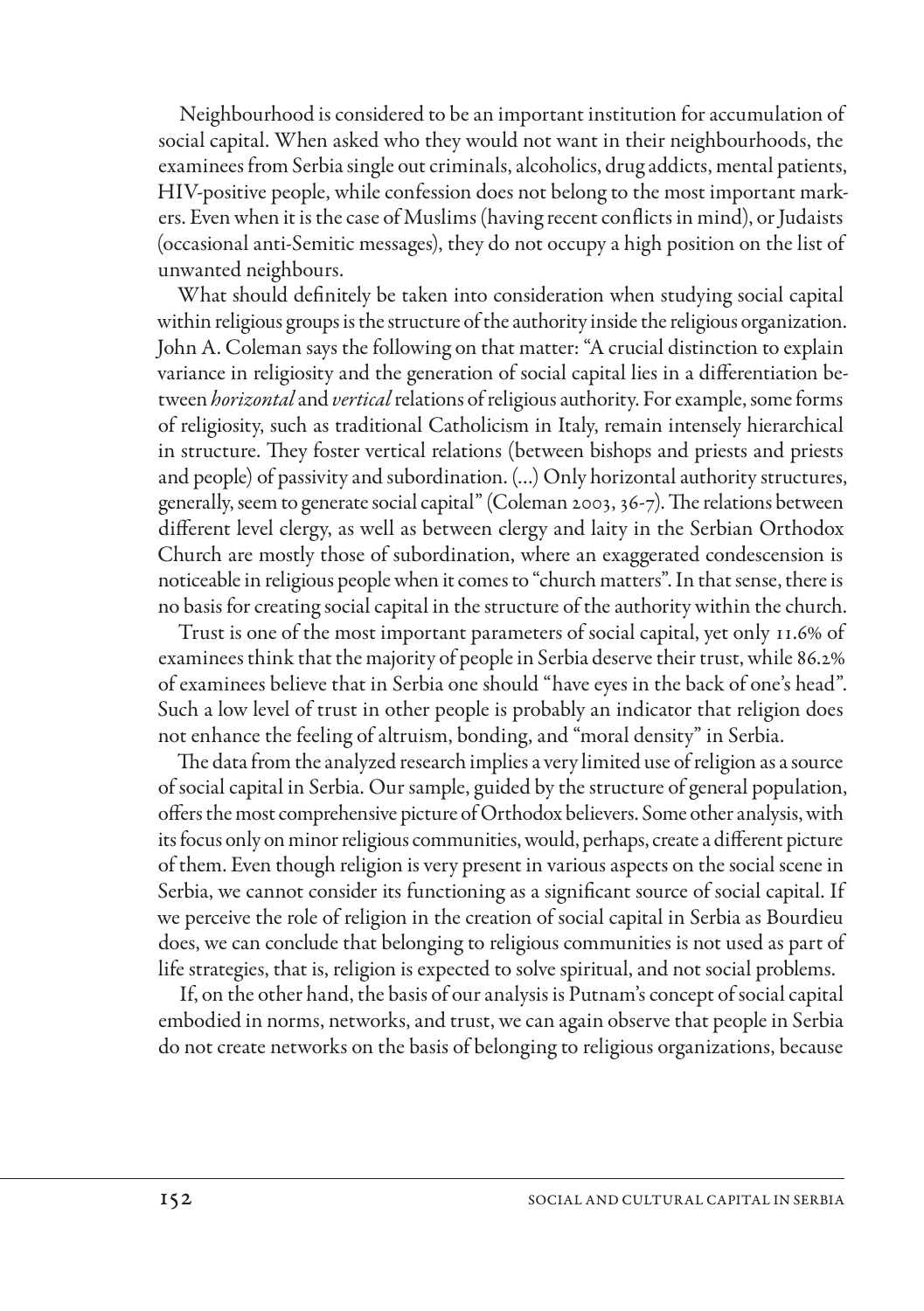we do not count on members of the same religious community in difficult situations, neither do they count on us, even though we are limited by confession in our friendships. Focus group interviews in both Niš (dominantly Orthodox environment) and Novi Pazar (dominantly Muslim environment) show that friends are those we turn to in difficult situations. Nevertheless, if we bear in mind that our closest friends belong to our confession, this may implicitly point to the existence of such relationships.

When we talk about Serbia, the first conspicuous impression is that religion at the "level of the civil society", the aspect present in Western cities, does not support the community. Namely, "Serbian Orthodoxy" does not nurture such forms that are characterized by charity activities and volunteering, and which strengthen the collective awareness of members of a religious community for the general good.

The basic communication within the Orthodox religious community is maintained by visits to Patron Saint's days and birth, wedding or death rites, which once again points to the "four rite believers".

The everyday presence of religion in events on the public stage in Serbia belongs to the area of state and politics (Casanova).

#### References:

- Bahovec, I., Potočnik, V. and Zrnišćak S. (2007) "Religion and Social Capital: the Diversity of European Regions" in Frane Adam (ed.) *Social Capital and Governance Old and New Members of the EU in Comparasion*, 175-200, Berlin: Lit Verlag
- Blagojević, M. (2009) "Revitalizacija religije i religioznosti u Srbiji: stvarnost ili mit?" *Filozofija i društvo* 2, 97-117
- Bodenhamer, D. J. (1996) "Religion and Social Capital", in *Religion &Community*, Vol 2, *N°* 2, Fall
- Bourdieu, P. (1986), "The Forms of Capital", in *Handbook of Theory and Research for the Sociology of Education*, Ed. John G. Richardson, New York: Greenwood Press. pp. 241-258
- Coleman, John A., S.J. (2003) "Religious Social Capital Its Nature, Social Location, and Limits." in Corwin Smith (ed.). *Religion as Social Capital – Producing The Common Good*, 33-47, Waco, TX: Baylor University Press
- Cvetičanin, P. (2007) *Cultural Needs, Habits and Taste of Citizens of Serbia and Macedonia*, OGI: Nis